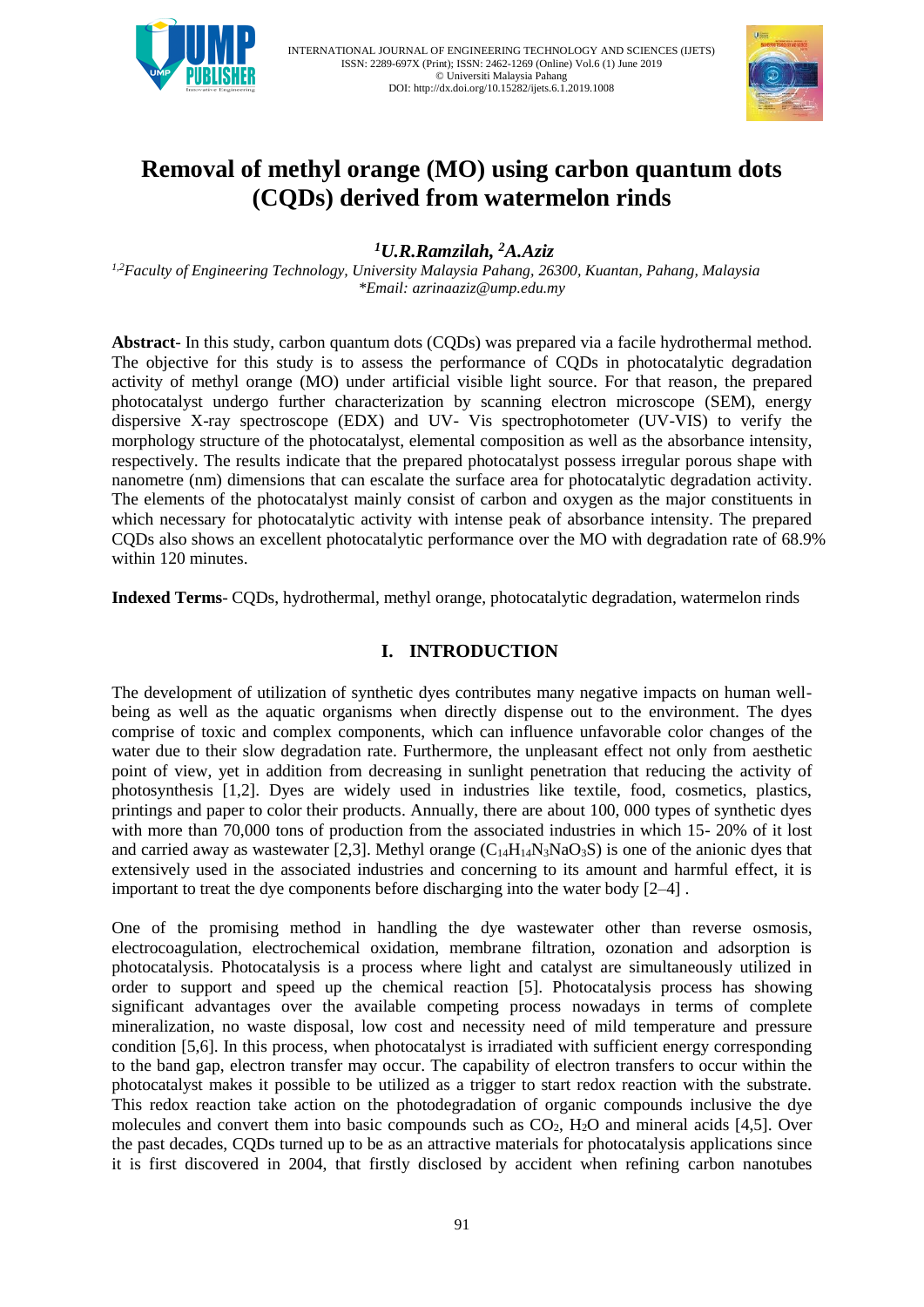fabricated by arc- discharge method [7,8]. CODs which embarked their way as a class of carbonbased nanomaterials over the past decade can be seen have quasi- spherical in shape, discrete and less than 10 nm in size. Obviously, due to their unique characteristics they had attracted huge interest in many fields such as bioimaging, biosensing, electrocatalysis, photocatalysis and nanomedicine [9,10]. CQDs, primarily consist of amorphous carbon together with nanocrystalline regions of sp²-hybridized graphitic carbon. Recognizably from many other carbon nanomaterials like carbon nanotubes, graphene oxide and graphene quantum dots, CQDs can be synthesized effortlessly and economically using low- cost and sustainable source of biomass such as watermelon rinds, hair and even cow manure [11]. As a result, variety of synthesizing approaches for the preparation of CQDs were developed. In past few years, several methods involve in the synthesis of CQDs including laser ablation [12,13], arc discharge [14], pyrolysis [15], hydrothermal treatment[9,16] and microwave irradiation [17–19]. There are several advantages in using the laser ablation, arc discharge, pyrolysis and microwave irradiation methods which is rapid and effective process with scalable and tunable surface states, size- controllable as well as cost effective [8]. Regardless of all that, although the above mentioned procedures excluding the hydrothermal, were successful in producing the CQDs, yet they clearly suffer some difficulties because most of the methods required tedious process with several steps, harsh chemical reaction, complex instrumental setup, limited spectral efficiency and low product yield which restrict their wide applications [20,21]. At the same time, even though hydrothermal treatment reported has poor control over size which means that the produced CQDs are vary in size, however in green perspective hydrothermal treatment is consider as a non-toxic route in preparation of CQDs which is good to the environment as well as low cost production [8]. Using this technique, large-scale production is possible and reaction conditions such as time and temperature are adjustable [22].

Since discovery, CQDs outbreak many fascinating qualities which settle them as potential replacement for conventional semiconductor quantum dots in enhancing photocatalytic degradation. Mainly, they possess a strong photoluminescence (PL) which can be tuned and controlled by the nanoparticles' size. The formation of thin insulating capping layer by surface passivation can assist to further improve the fluorescence intensity of the CODs. Moreover, since CODs are carbon based materials, they may as well own oxygenated groups, in which their surfaces can be easily functionalized with the organic molecules. Thus, various heteroatoms can be introducing to them and be useful in tailoring their wavelength emission and consequently their applicability [23]. CQDs are highly soluble in H<sub>2</sub>O with desirable and adjustable hydrophilicity. CODs possess two additional and vital characteristics; low cytotoxicity and excellent biocompatibility that exhibit them superior compared to conventional semiconducting quantum dots and equipped them with the potential of biological use [8,16,23].

The utilization of watermelon rinds (WMR) acquire from the agricultural wastes as carbon source has aroused the interest and enthusiasm of researchers as conducted studies by Han and coworkers [15],Jawad et.al [24] and Jimoh et.al [25] because it offers both low cost of carbon source and address the agricultural waste problem altogether. Watermelon (*Citrullus lanatus*) being an exceptionally well known and notable as a non-seasonal fruit in Malaysia that categorized as a major fruits by the Ministry of Agriculture and Agro-based Industry, with an average of annual production rate around 154,416 tones [24]. The freshening and thirst- quenching red flesh with pleasant smell and taste make the watermelon very popular in making juice and even desserts. In spite of its popularity, the outer WMR is treated as waste that not valuable in daily life. WMR contain protein, carotenoids, cellulose, citrulline, pectin and flavonoids [24,26,27] with abundant of various surface functional groups such as carboxyl, hydroxyl and amine that can easily draw the cationic ions and render them as a potential candidate in water and wastewater treatment process [24]. In addition, because of antioxidant activity of citrulline it produce hydroxyl radicals strong oxidizing agent which is suitable for degradation process[28]. Moreover, many researchers speculate that flavonoids in the WMR are potential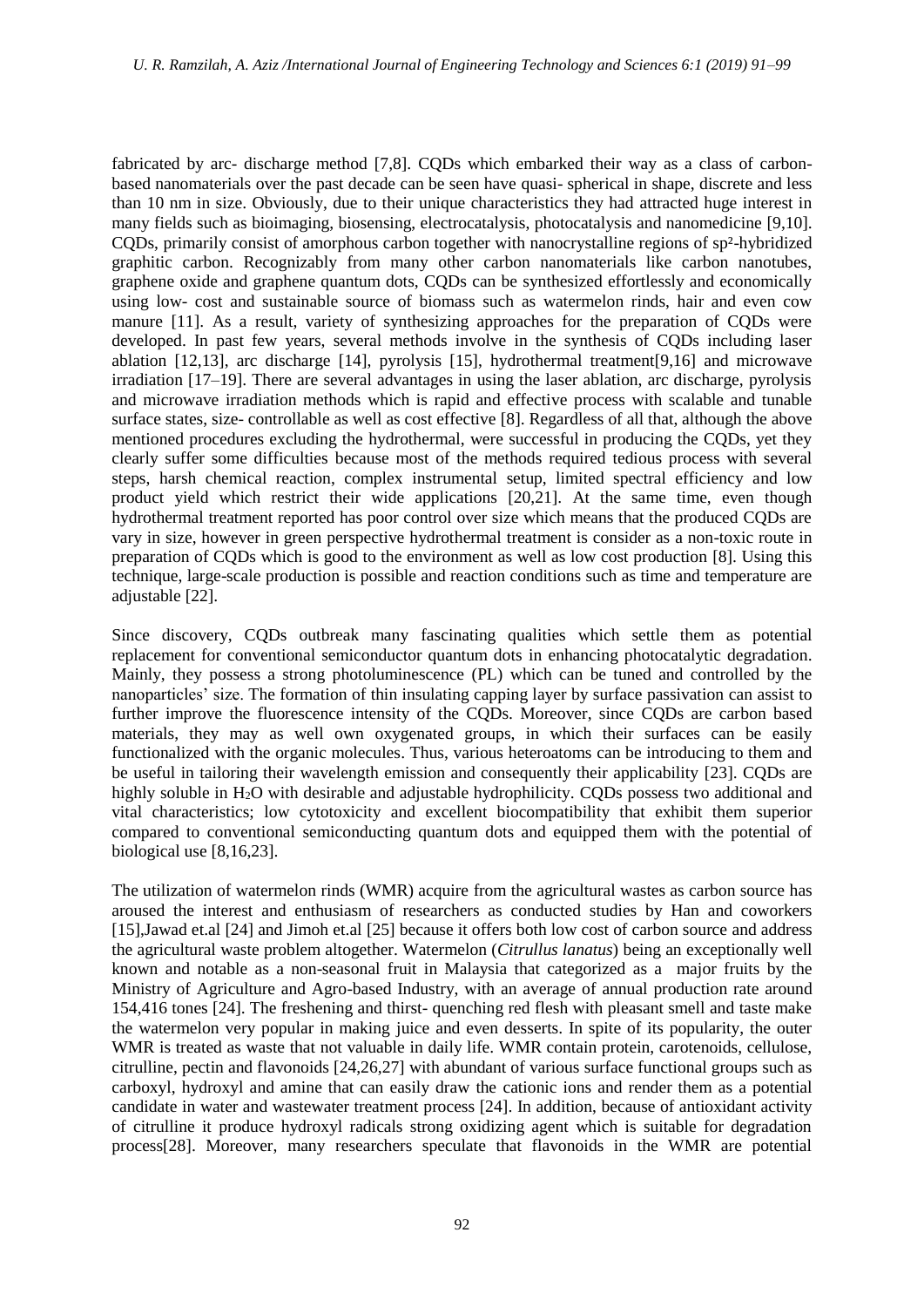scavenger of hydroxyl that can be used for photocatalytic activity [24,29,30]. In several reported studies, WMR were used as adsorbent in removal of dyes using the adsorption process [24,31,32]. To date, it is reported that only watermelon juice has been used as carbon precursor to synthesis the CQDs. However, for the evaluation of CQDs performance in photocatalytic activity, the application of CQDs as solely catalyst is still scant and many reported studies shows the application of CQDs in bioimaging, bio-sensing, chemical sensing as well as printing [19,22].

The purpose of this present study is to explore the potentiality of CQDs in photocatalytic degradation for color removal of aqueous solution containing MO dye under artificial visible light. This study will start with the production routes of CQDs with adjustable condition of the hydrothermal treatment, followed by a brief look on the crystalline and electronic structure of the photocatalyst as well as the photocatalyst optical properties. Then, the vital contribution of CQDs as an active component in artificial visible light photocatalysis will be analyzed in detail, based on the properties that have been examined.

# **II. MATERIALS AND METHODS**

# *2.1 Materials*

Watermelon rinds were collected from Universiti Malaysia Pahang (UMP) Cafeteria and used as source of carbon. Ethanol (C<sub>2</sub>H<sub>6</sub>O, 95%), dichloromethane (CH<sub>2</sub>Cl<sub>2</sub>, 99.8%) and acetone [(CH<sub>3</sub>)<sub>2</sub>CO, 99%] were purchased from Sigma Aldrich Chemical Co. MO dye  $(C_{14}H_{14}N_3NaO_3S)$  was obtained from the UMP lab and used as a target pollutant in degradation activity. All the purchased chemicals were analytical grade and used without further purification. Distilled water was used for sample preparation.

# *2.2 Preparation of CQDs*

CQDs was synthesized using the mixture of fruit waste and ethanol via hydrothermal treatment. Watermelon rinds were collected from UMP Cafeteria. The watermelon rinds then washed thoroughly with distilled water and drained to remove excess water. The watermelon rinds were cut into smaller pieces and grinded into fine paste using a blender and filter using 0.5 mm sieve. 40 ml of watermelon rinds juice was mixed with 30 ml ethanol under vigorous stirring for 5 minutes. Then, the mixture was poured into Teflon-lined-stainless steel autoclave and heated at constant temperature of 120°C for 150 minutes in oven. The resulted dark brown solution is washed with dichloromethane  $(CH_2Cl_2)$  and centrifuged at 3000 rpm for separation of less fluorescence deposit. Excess acetone ((CH<sub>3</sub>) $_2$ CO) is added to upper parts of solution and centrifuged at 6000 rpm to obtain highly fluorescent CQDs of size ranging from  $1.5 - 4.5$  nm  $[20]$ .

# *2.3 Characterization*

The morphologies of samples were examined by a Scanning Electron Microscope (SEM, HITACHI TABLETOP TM3030 PLUS). The images were taken at an accelerating voltage of 15 kV. The energy dispersive X-ray spectroscope (EDX) (Hitachi Model, TM3030 Plus) were analyzed to determine the occurrences of the important elements present in the prepared samples. The samples were acquired at 30 seconds acquisition time with 15 kV of accelerating voltage. The visible light absorption spectrum (300-900 nm) of the prepared photocatalyst was certified by UV-Vis analysis (UV- 2600, SHIMADZU) and quartz cell (10 mm path length).

*2.4 Measurement of photocatalytic activity 2.4.1 Preparation of MO stock solution*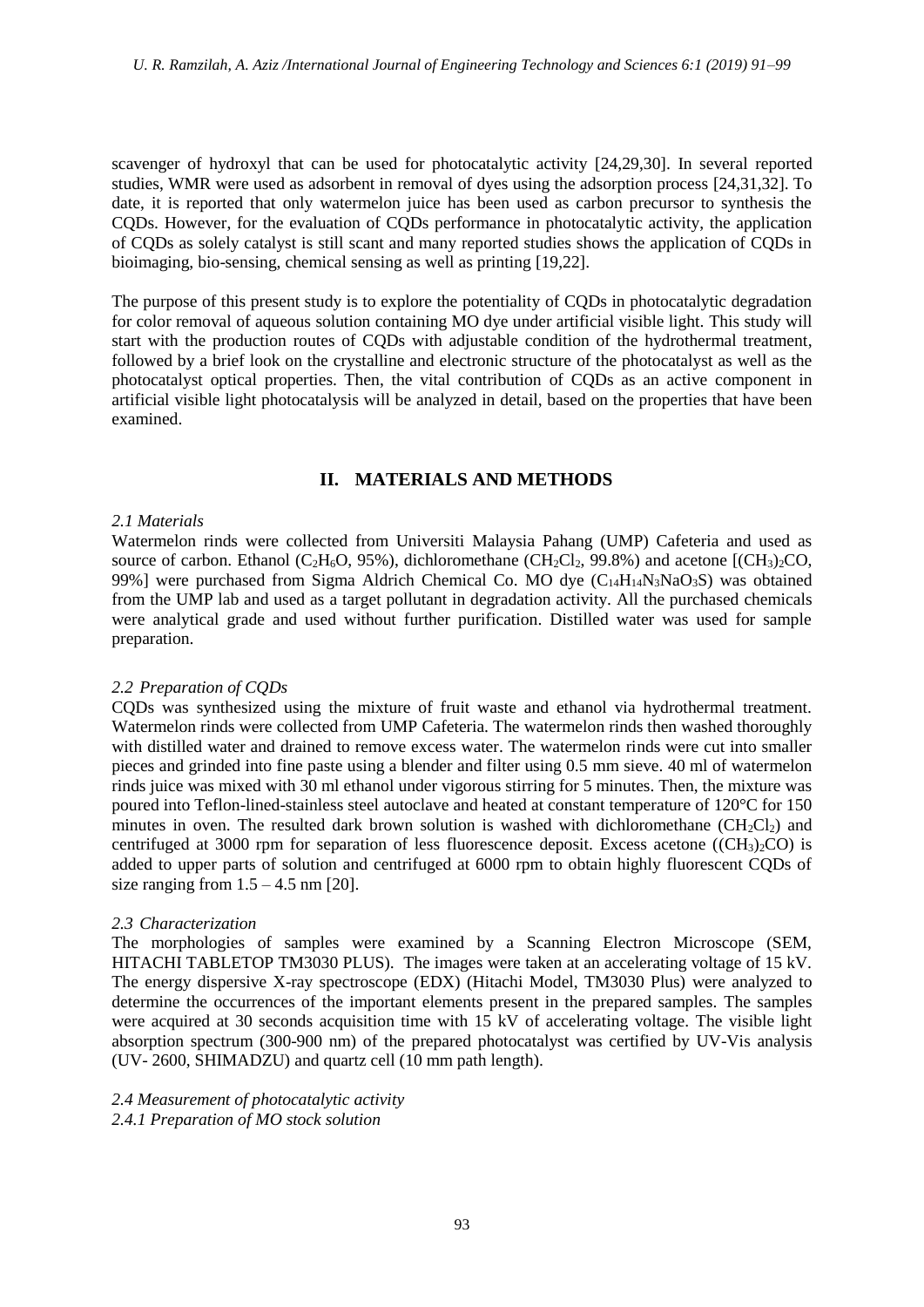The MO with an acidic pH (3.1- 4.4) presented an intense orange yellow. MO solution was prepared by diluted 1 g of MO powder in 1000 mL distilled water. The mixture was kept under magnetic stirring until the powder completely dissolved and later put in refrigerator until further used.

#### *2.4.2 Degradation of MO*

The photocatalytic activity was carried out by a self-made reactor equipped with a Halogen lamp (500 W) with <420 nm UV cut- off filter to stimulate the irradiation and light intensity. The photocatalytic activity of CQDs were conducted by evaluating the removal rate of methyl orange (MO). 0.1 g of CQDs was prepared and dissolved in 100 mL of MO solution (5 ppm). This mixture was kept under magnetic stirring for 1 hour in dark to achieve the adsorption equilibrium before light irradiation. After 1 hour, 3ml of the solution was taken out to evaluate the concentration. After that, 500 W halogen lamp that positioned above 11 cm from the surface of the MO solution was switch on [9,12,33]. The reaction was performed for 120 min and the solutions were collected for every 20 min. The absorbance for both solutions were determined by measure out the absorbance using a Uv-Vis Spectrophotometer (UV-1800, SHIMADZU) in the range between 200 nm to 1100 nm. The degradation rate of dyes can be calculated using the following equation below:

$$
Degradation\ rate,\ \% = \frac{c_{\circ}-c}{c_{\circ}}\times100\%
$$

Where,

*Co = Initial concentration of pollutant* 

*C = Final concentration of pollutant*

### **III. RESULTS AND DISCUSSION**

#### *3.1 CQDs Characterization*

#### 3.1.1 SEM Analysis

The identification of the structure and morphology of CQDs was carried out through SEM. As depicted in **Figure 1**, based on the SEM analysis of the CQDs that synthesized using hydrothermal treatment, revealed that nanostructured of CQDs was not fully dispersed in water and the agglomeration occur due to the long period of storage before analysis was carried out. This causes the formation of irregular porous shapes of CQD dots with nanometer dimension of particles size. However, the condition was not retain after sonication process. Sonication process is conducted for evenly dispersing the nanoparticles in liquid to get a better result of the nanoparticles structure. At the same time, since the size of the CQDs is very small, the surface and structure of CQDs can be confirmed using TEM analysis. However, the condition was not retain after sonication process.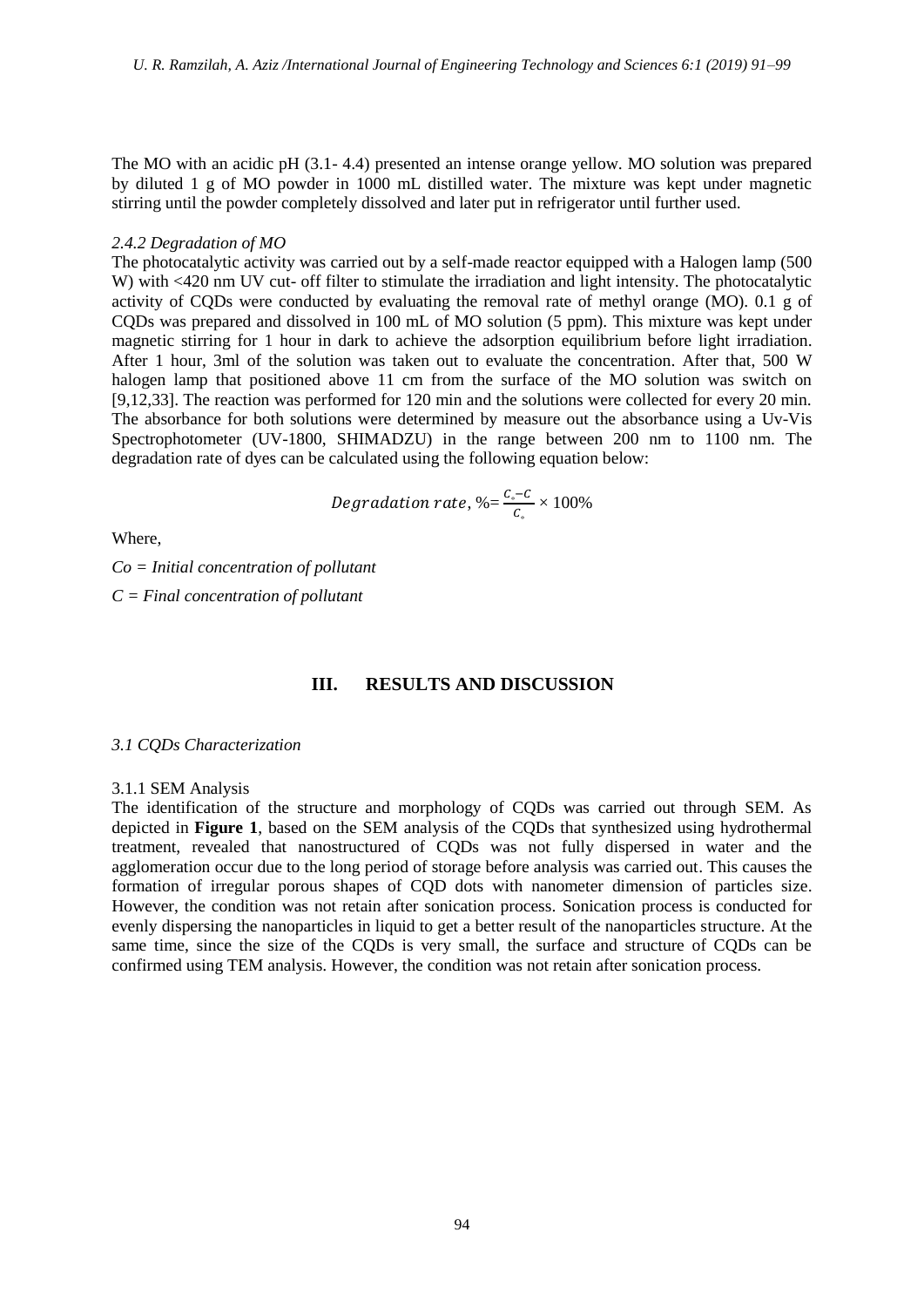

**Figure 1**: Image of CQDs from SEM analysis

### 3.1.2 EDX Analysis

At the same time, EDX spectrum of CQDs that illustrated in **Figure 2**, unveil the overall elements that presented in CQDs. They consist of C, O, Na, K, Cl and Au. Each peak produced correspond to a particular element present in CQDs and was distributed during the preparation of the sample. The primary constituents of the CODs photocatalyst comprise of C  $(51.57 \text{ wt. }%)$  and O  $(34.50 \text{ wt. }%)$  that can be observed clearly in it which also indicating the presence of oxygenic groups such as carboxyl, hydroxyl or carboxyl which is correspond to the distribution of surface functional group of CQDs through XPS analysis. The occurrences of these elements is corresponding with study carried out by Niranjan and Bibekananda using banana juice as the carbon precursor. The value is slightly higher which is 63.39:35.69 and 70.07:29.61 of C to O ratios respectively [34]. This result also shows consistency with the previous reported studies [35–38]. The existence of these oxygenic group is expected to enhance the photocatalytic activity. At the same time, hydrothermal treatment that used as the preparation method to produce CQDs revealed that with mild temperature process, can stabilize the surface of CQDs thus facilitates their further functionalization and simplifies the application involved [7]. Meanwhile, the minority elements of the CQDs photocatalyst include Na, K, Cl and Au which are less than 10 wt. %.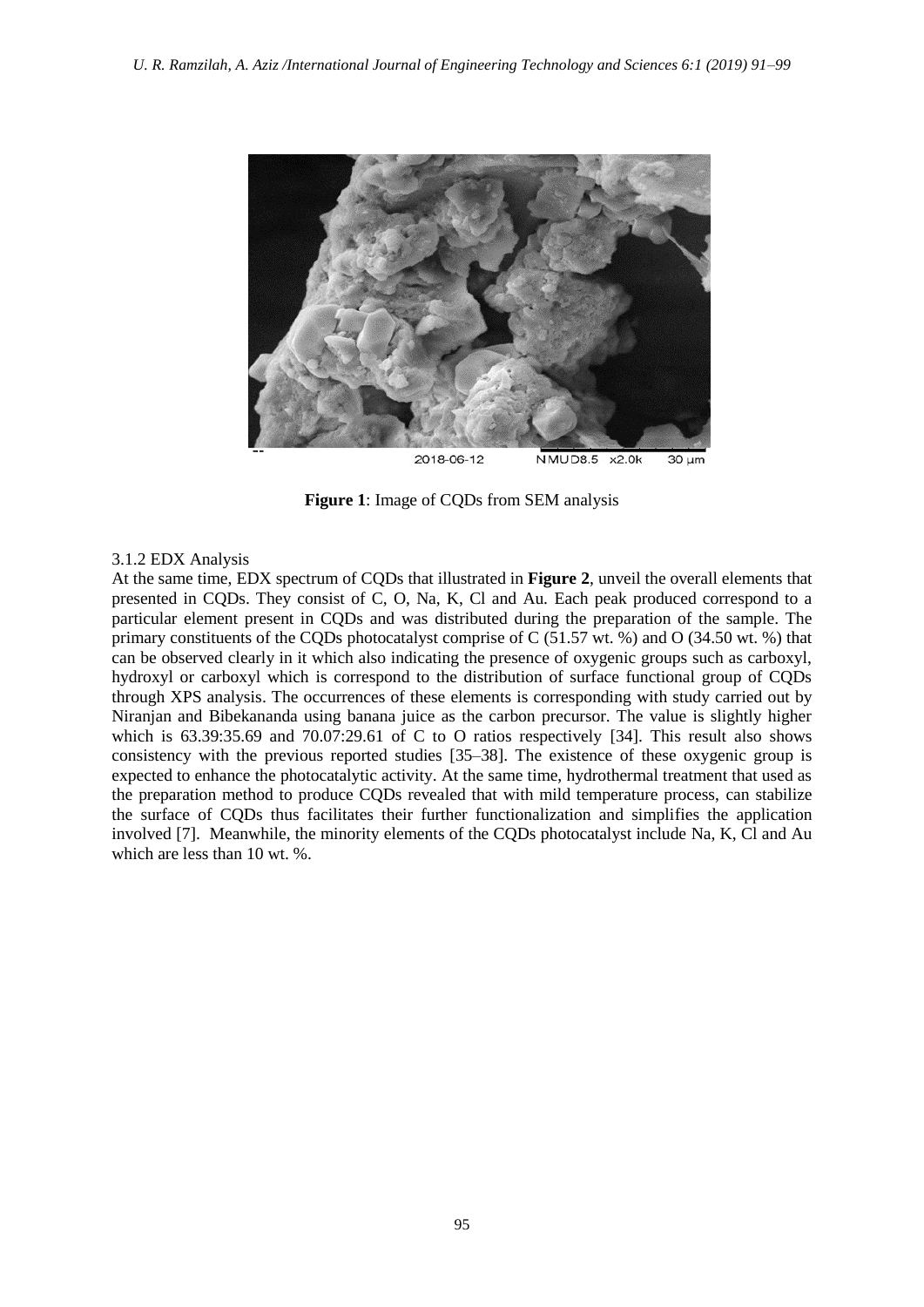

**Figure 2:** EDX image of CQDs

### 3.1.3 UV-VIS Analysis

The remarkable optical properties of CQDs are viewed as one of the essential factor that will influence the uses of CQDs. The Uv-Vis absorption spectrum of CQDs solution in the range of 300nm to 900 nm was exhibited in the **Figure 3**, which display only one intense absorption peak in the UV region at about 318 nm, which correlated to  $n-\pi^*$  transitions of C=O bonds in CODs with a tail elongate to the visible range and all the result are in agreement with the previously reported studies [8,39,40]. At the same time, since one of the beneficial roles of CQDs is extending the optical absorption range of photocatalyst, this optical characteristic lead to bandgap narrowing of the semiconductor when incorporate with CQDs owing to the chemical bonding that will be formed between the semiconductor and CQDs which in result can extend the light absorption range in enhancing photocatalytic degradation.



 **Figure 3**: Absorbance spectrum of CQDs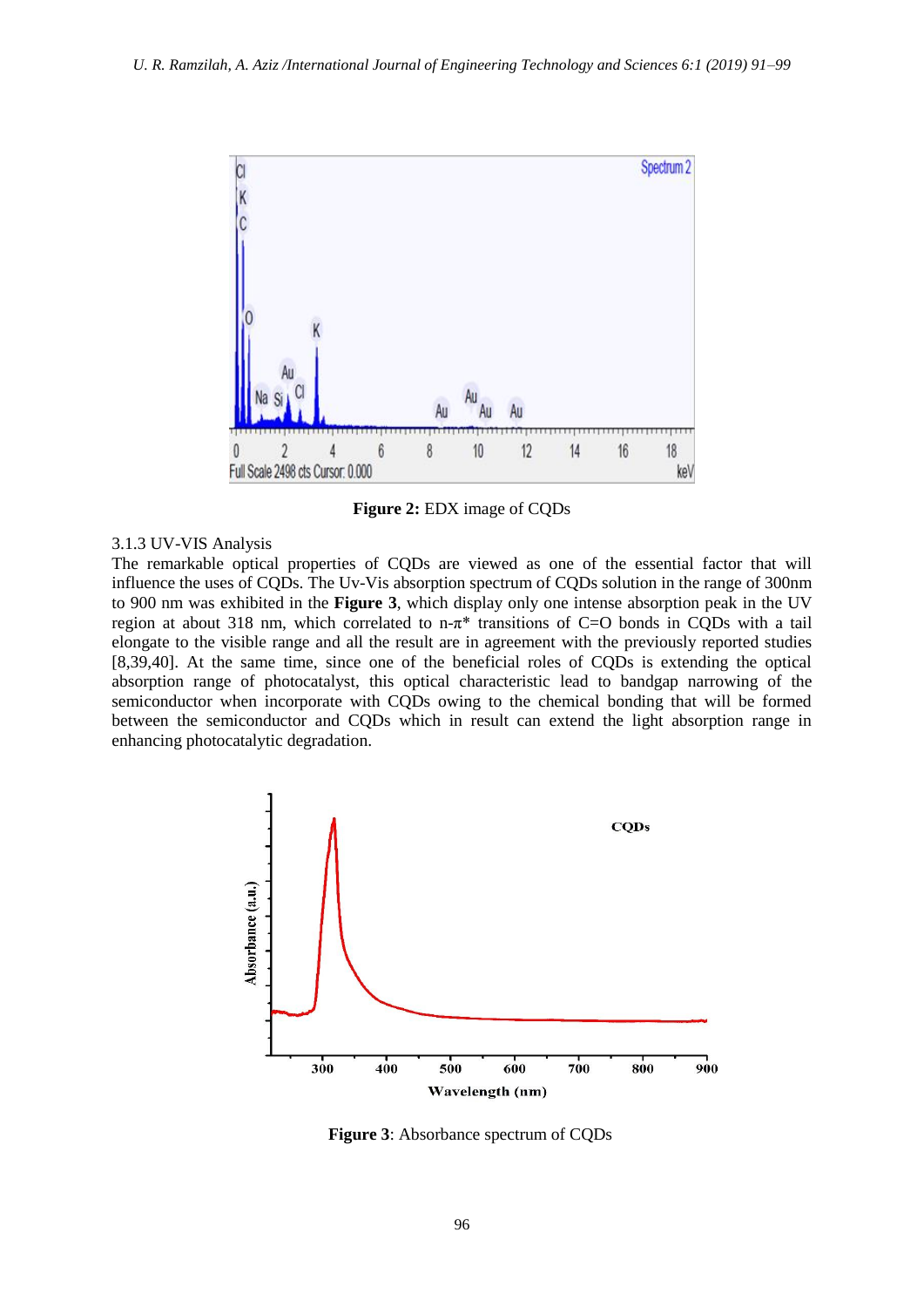# *3.2 Photocatalytic activity*

To evaluate the performance of photocatalytic activity under the irradiation of visible light, MO was used as target pollutant. As seen in **Table 1** and **Figure 4**, the dye intensity from the MO solution decreased with the increment in irradiation time due to the degradation process. The dye removal process nearly achieved at 120 min, with degradation rate of 68.9 % which is an improvised result compared to previous study from Prasannan and Imae [16]. This result implied that CQDs can play a significant part in photocatalytic application based on the optical properties that show good absorption in the UV and up to near- visible region. Moreover, from the SEM and EDX analysis showing that CQDs synthesis through hydrothermal treatment possess a competent performance in which the presenting elements correspond to the major element that help in photocatalytic activity.

**Table 1**. Percentage of MO removal after 120 minutes photocatalytic activity was carried out

| Irradiation time (min) | Percentage of MO Removal |
|------------------------|--------------------------|
|                        | $(\% )$                  |
| Dark                   | 0.863                    |
|                        | 0.84                     |
| 20                     | 0.637                    |
| 40                     | 0.464                    |
| 60                     | 0.443                    |
| 80                     | 0.308                    |
| 100                    | 0.273                    |
| 120                    | 0.268                    |



**Figure 4**: Percentage of MO removal at different time interval

# **IV. CONCLUSIONS**

In short, CQDs were successfully produced using the facile hydrothermal method from a readily available WMR as carbon precursor. Different characterizations analysis that has been conducted indicate the successful preparation of the CQDs with nanometer dimensions, with fascinating surface functional group that are useful in photocatalytic application. Finally, the prepared CQDs appealed to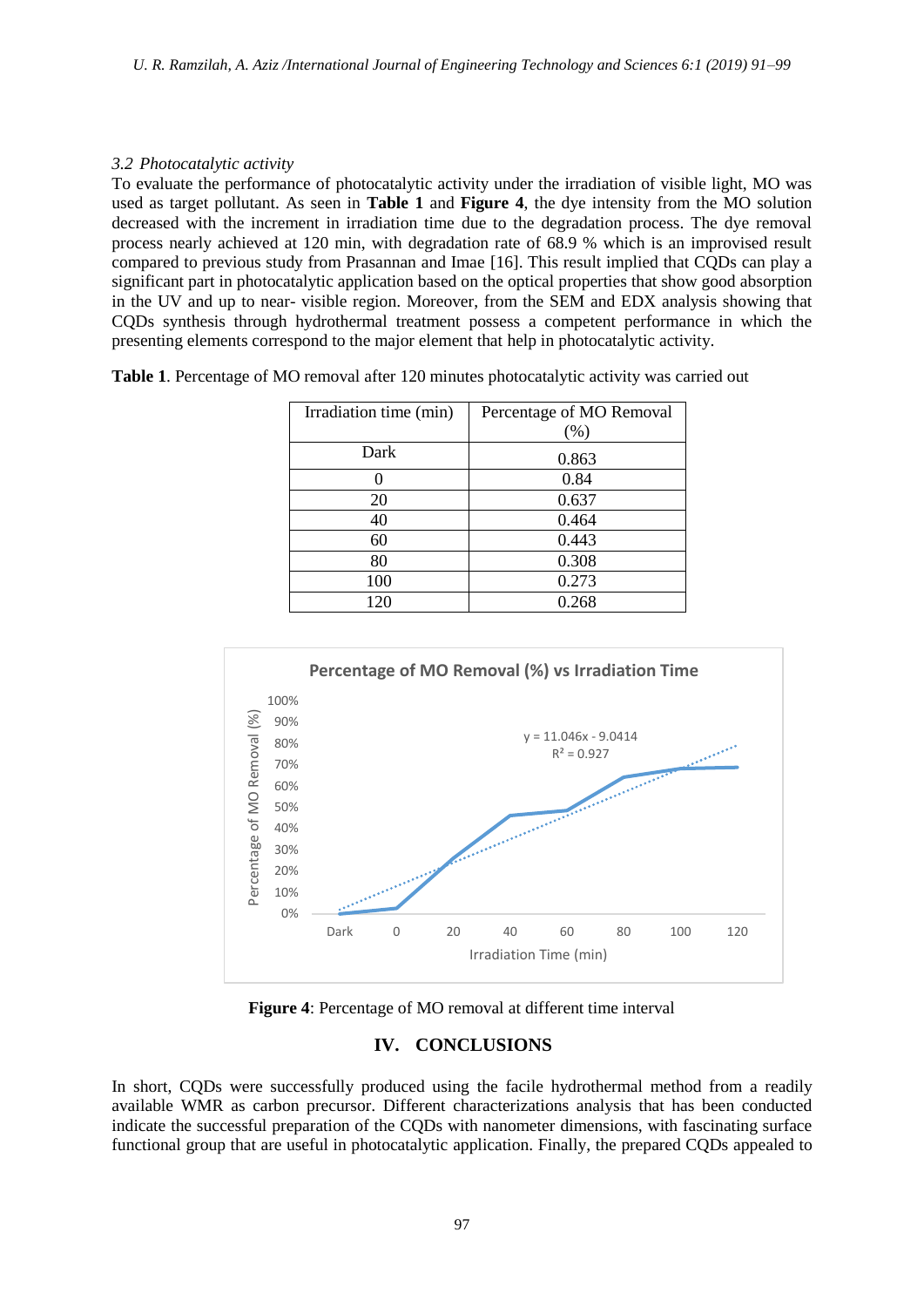be sufficiently worthy of every recognition due to its value in green synthesis production, high solubility and have unique photoluminescence property that can enhance photocatalytic activity.

# **V. ACKNOWLEDGEMENT**

The authors gratefully acknowledged UMP for financial assistance using Grant RDU 170120.

# **REFERENCES**

- **[**1] Ponnusamy SK., Anbalagan S, Vasudevan J. Prediction and interpretation of adsorption parameters for the sequestration of methylene blue dye from aqueous solution using microwave assisted corncob activated carbon. 2016; (December). Available at: DOI:10.1016/j.susmat.2016.11.001as
- [2] E Misran\*, O Bani EMS and ASP. Removal efficiency of methylene blue using activated carbon from waste banana stem : Study on pH influence ,2018. pp. 0–6. Available at: DOI:10.1088/1755-1315/122/1/012085
- [3] Singla S., Kaushal J., Mahajan P. Removal of Dyes From Wastewater By Plant Waste. Advance Research in Science and Engineering. 2016; 5(03): 228–239. Available at: www.ijarse.com
- [4] Fajriati I., Wahyuni ET. The Influence of Cu ( II ) on Methyl Orange and Methylene Blue Photodegradation Catalyzed by TiO 2 – Chitosan Nanocomposites. Journal of Advance in Chemical Engineering and Biological Sciences. 2014; 1(1). Available at: DOI:ISSN 2349- 1507 EISSN 2349-1515
- [5] Saravanan R., Gracia F., Stephen A. Nanocomposites for Visible Light-induced Photocatalysis.2017; : 19–41. Available at: DOI:10.1007/978-3-319-62446-4
- [6] Fujishima A., Rao TN., Tryk DA. Titanium dioxide photocatalysis. Journal of Photochemistry and Photobiology C: Photochemistry Reviews. 2000; 1(1): 1–21. Available at: DOI:https://doi.org/10.1016/S1389-5567(00)00002-2
- [7] Goryacheva IY., Sapelkin A V., Sukhorukov GB. Carbon nanodots: Mechanisms of photoluminescence and principles of application. TrAC - Trends in Analytical Chemistry. Elsevier Ltd; 2017; 90: 27–37. Available at: DOI:10.1016/j.trac.2017.02.012
- [8] Wang Y., Hu A. Carbon quantum dots: Synthesis, properties and applications. Journal of Materials Chemistry C. Royal Society of Chemistry; 2014; 2(34): 6921–6939. Available at: DOI:10.1039/c4tc00988f
- [9] Ke J., Li X., Zhao Q., Liu B., Liu S., Wang S. Upconversion carbon quantum dots as visible light responsive component for efficient enhancement of photocatalytic performance. Journal of Colloid and Interface Science. 2017; Available at: DOI:10.1016/j.jcis.2017.01.121
- [10] Makama AB., Umar M., Saidu SA. CQD-Based Composites as Visible-Light Active Photocatalysts for Purification of Water. In: Yao Y (ed.) Visible-Light Photocatalysis of Carbon-Based Materials. Rijeka: IntechOpen; 2018. Available at: DOI:10.5772/intechopen.74245
- [11] Sharma V., Tiwari P., Mobin SM. Sustainable carbon-dots: Recent advances in green carbon dots for sensing and bioimaging. Journal of Materials Chemistry B. Royal Society of Chemistry; 2017; 5(45): 8904–8924. Available at: DOI:10.1039/c7tb02484c
- [12] Sun M., Ma X., Chen X., Sun Y., Cui X., Lin Y. A nanocomposite of carbon quantum dots andTiO2 nanotube arrays: Enhancing photoelectrochemical and photocatalytic properties. RSC Advances. 2014; Available at: DOI:10.1039/c3ra45474f
- [13] Wang X., Cao L., Lu F., Meziani MJ., Li H., Qi G., et al. Photoinduced electron transfers with carbon dots. 2009; (25): 3774–3776. Available at: DOI:10.1039/b906252a
- [14] Xu X., Ray R., Gu Y., Ploehn HJ., Gearheart L., Raker K., et al. Electrophoretic analysis and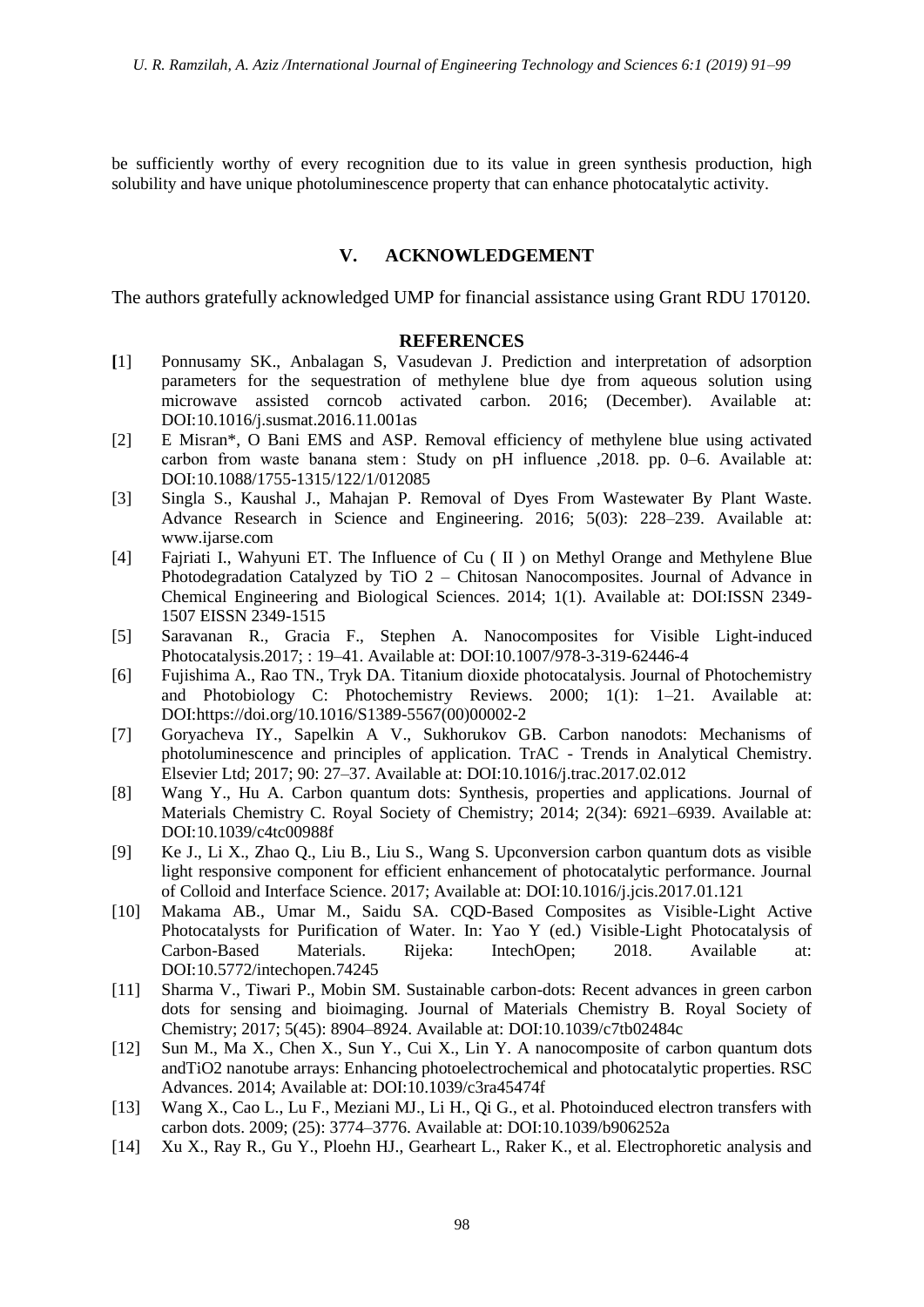purification of fluorescent sing-walled carbon nanotube fragments. J. Am. Chem. Soc. 2004. pp. 12736–12737. Available at: DOI:10.1021/ja050082h

- [15] Zhou J., Sheng Z., Han H., Zou M., Li C. Facile synthesis of fluorescent carbon dots using watermelon peel as a carbon source. Materials Letters. Elsevier B.V.; 2012; 66(1): 222–224. Available at: DOI:10.1016/j.matlet.2011.08.081
- [16] Prasannan A., Imae T. One-pot synthesis of fluorescent carbon dots from orange waste peels. Industrial and Engineering Chemistry Research. 2013; 52(44): 15673–15678. Available at: DOI:10.1021/ie402421s
- [17] Yu H., Zhang H., Huang H., Liu Y., Li H., Ming H., et al. ZnO/carbon quantum dots nanocomposites: one-step fabrication and superior photocatalytic ability for toxic gas degradation under visible light at room temperature. New J. Chem. The Royal Society of Chemistry; 2012; 36(4): 1031–1035. Available at: DOI:10.1039/C2NJ20959D
- [18] Gong N., Wang H., Li S., Deng Y., Chen X., Ye L., et al. Microwave-Assisted Polyol Synthesis of Gadolinium-Doped Green Luminescent Carbon Dots as a Bimodal Nanoprobe. Langmuir. 2014; 30(36): 10933–10939. Available at: DOI:10.1021/la502705g
- [19] Lim SY., Shen W., Gao Z. Carbon quantum dots and their applications. Chem. Soc. Rev. The Royal Society of Chemistry; 2015; 44(1): 362–381. Available at: DOI:10.1039/C4CS00269E
- [20] Mehta VN., Jha S., Basu H., Singhal RK., Kailasa SK. One-step hydrothermal approach to fabricate carbon dots from apple juice for imaging of mycobacterium and fungal cells. Sensors and Actuators, B: Chemical. Elsevier B.V.; 2015; 213(July 2015): 434–443. Available at: DOI:10.1016/j.snb.2015.02.104
- [21] Alam A-M., Liu Y., Park M., Park S-J., Kim H-Y. Preparation and characterization of optically transparent and photoluminescent electrospun nanofiber composed of carbon quantum dots and polyacrylonitrile blend with polyacrylic acid. Polymer. 2015; 59(Complete): 35–41. Available at: DOI:10.1016/j.polymer.2014.12.061
- [22] Jhonsi MA. Carbon Quantum Dots for Bioimaging. State of the Art in Nano-bioimaging. 2018;Available at: DOI:10.5772/intechopen.72723
- [23] Dimos K. Carbon quantum dots: Surface passivation and functionalization. Current Organic Chemistry. 2016; 20: 682–695. Available at: DOI:10.2174/1385272819666150730220948
- [24] Jawad AH., Ngoh YS., Radzun KA. Utilization of watermelon ( *Citrullus lanatus* ) rinds as a natural low-cost biosorbent for adsorption of methylene blue: kinetic, equilibrium and thermodynamic studies. Journal of Taibah University for Science. Taylor & Francis; 2018; 12(4): 371–381. Available at: DOI:10.1080/16583655.2018.1476206
- [25] Jimoh A., Abdulkareem AS. Production of Activated Carbon from Watermelon Peel. International Journal of Scientific & Engineering Research. 2014; 2(2). Available at: DOI:ISSN 2229-5518
- [26] Maran JP., Sivakumar V., Thirugnanasambandham K., Sridhar R. Microwave assisted extraction of pectin from waste Citrullus lanatus fruit rinds. Carbohydrate Polymers. 2014; 101: 786–791. Available at: DOI:https://doi.org/10.1016/j.carbpol.2013.09.062
- [27] Mushtaq M., Sultana B. RSM based optimized enzyme-assisted extraction of antioxidant phenolics from underutilized watermelon ( Citrullus lanatus) rind. 2015; 52(August): 5048– 5056. Available at: DOI:10.1007/s13197-014-1562-9
- [28] Ibrahim UK., Kamarrudin N., Suzihaque MUH., Abd Hashib S. Local Fruit Wastes as a Potential Source of Natural Antioxidant: An Overview. IOP Conference Series: Materials Science and Engineering. 2017; 206(1). Available at: DOI:10.1088/1757-899X/206/1/012040
- [29] Ibrahim A., Yusof L., Beddu NS., Galasin N., Lee PY., Lee RNS., et al. Adsorption study of Ammonia Nitrogen by watermelon rind. IOP Conference Series: Earth and Environmental Science. 2016. Available at: DOI:10.1088/1755-1315/36/1/012020
- [30] Treml J., Šmejkal K. Flavonoids as Potent Scavengers of Hydroxyl Radicals. Comprehensive Reviews in Food Science and Food Safety. 2016. Available at: DOI:10.1111/1541-4337.12204
- [31] Turoti M.; Ogundana E.A. Journal of American Science 2017;13(11) Adsorption of Methylene